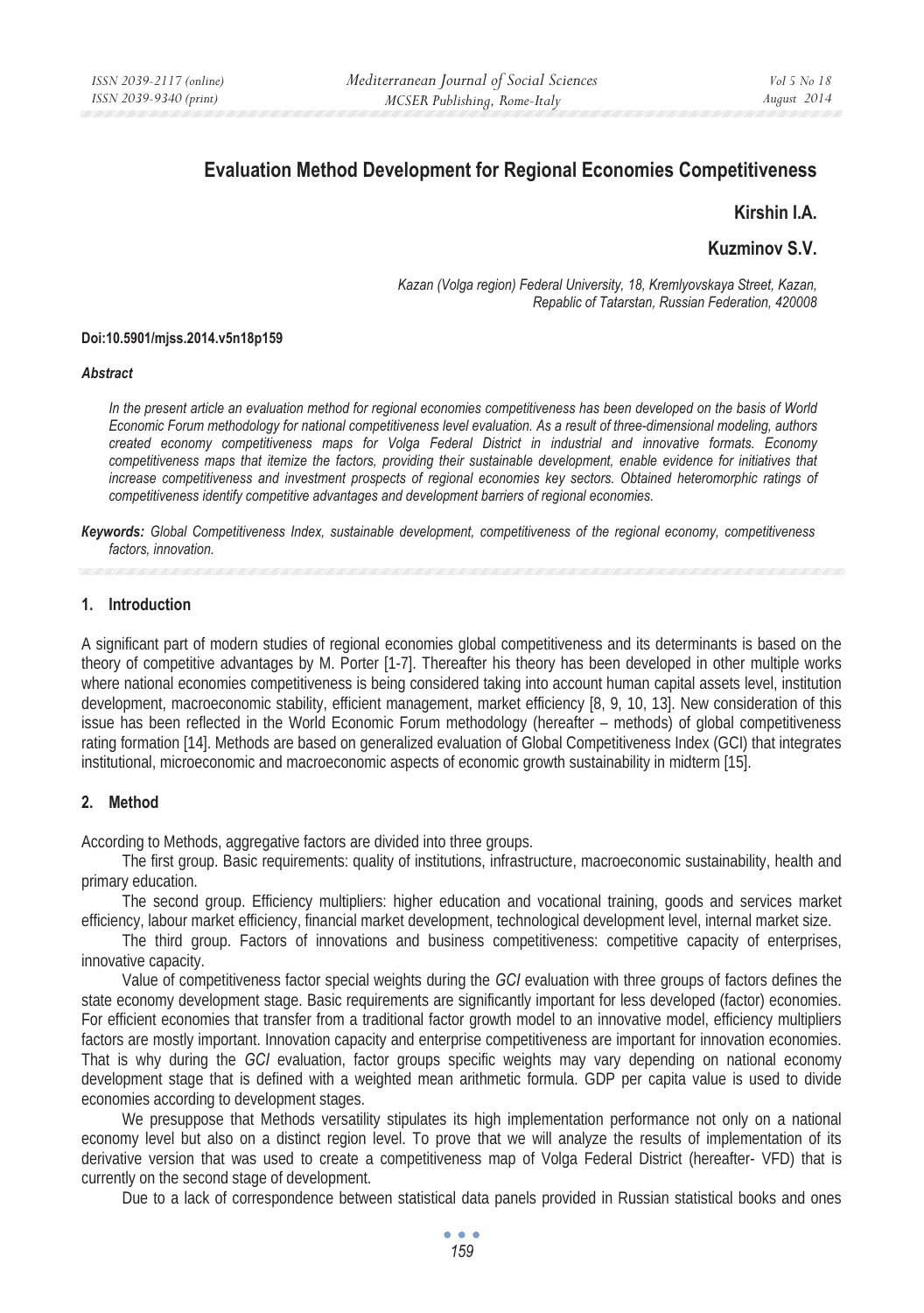| ISSN 2039-2117 (online) | Mediterranean Journal of Social Sciences | Vol 5 No 18 |
|-------------------------|------------------------------------------|-------------|
| ISSN 2039-9340 (print)  | MCSER Publishing, Rome-Italy             | August 2014 |

used by World Economic Forum for GCI evaluation according to basic requirements, there are *specific parameters* of basic factors in our computations:

- for "infrastructure" we used the density index of general-purpose hard-surfaced highways;
- for "health and primary education" expected lifetime at birth;
- for "macroeconomic sustainability" an index that is opposite to a consumer price index.

Indices used for the first three basic factors almost completely correlate with the Methods parameters. The most complicated choice was made to find an applicable parameter for an "institution" factor. Chosen indices for an "institution" basic factor were brought together in a general institutional index that is calculated with a weighted mean arithmetic formula. Then we performed an actual values natural norming for each factor with a method used for Human Development Index estimation that is based on a usage of line scales of factor actual values transformation in multiple true values of given data with a creation of subscript for each factor:

*Factor subscript =*  $(X - X_{min})/(X_{max} - X_{min})$ *, (1),* 

where *X* is a factor actual value; *Xmin and Xmax* are minimal and maximum values of that factor according to concerned data sample, respectively.

Integral indices for groups of factor given values were estimated additively. The evaluation of efficiency multipliers was performed according to four factors.

The first one. Higher education and vocational training were calculated according to the proportion of students, who study in educational establishments of higher vocational education, in the population structure.

The second one. The labour market efficiency was calculated according to a proportion of people involved in economy from the total number of gainfully occupied population.

The third one. The technological development level was calculated according to a number of personal computers with an Internet connection per 100 employees (pieces).

The fourth one. The size of internal market is defined according to actual ultimate household consumption on a territory of Russian Federation constituent entities.

Norming of the factor values in the third group was performed with the following indices: the number of researchers per capita, expenses associated with the research, the number of created high production technologies.

On the basis of the received group integral indices, consolidated index of economies competitiveness was defined for VFD regions and a three dimensional competitiveness map of VFD was created according to the following quality formats:

industrial economy competitiveness format;

innovative economy competitiveness format.

Economy competitiveness evaluation of a constituent entity of Russian Federation is presented the following way  $R = (X, Y, Z)$ ,  $R \in P^3$  on a three dimensional competitiveness map  $P^3$ .

Positioning data of economy competitiveness image on the map may be interpreted as components of multidimensional term of regional competitiveness, attitude position of that image is defined with integral indices values:

- in industrial format: efficiency multipliers and basic factors, image shape size the summary index of competitiveness value, that are significant for economies that are on the second stage of development;
- in innovative format: efficiency multipliers and innovative factors, image shape size consolidated competitiveness index value, that are significant for economies that transfer from the second to the third stage of development (table 1).

### **3. Results**

Three clusters are the result of three dimensional modeling in industrial format of economy of Russian Federation constituent entities forming VFD (Fig. 1). The first cluster is formed with: Republic of Tatarstan, Samara region, Nizhny Novgorod region, Republic of Bashkortostan and Chuvashkaya Republic. These Russian Federation constituent entities are notable for their high values of efficiency multiplier factors. Among the most important competitive advantages of regional economies of that cluster are quality of living and human potential. Strategic policy to increase the quality of living in that constituent entities of Russian Federation is supported with scales of production, the products of which are meant to be consumed by the population.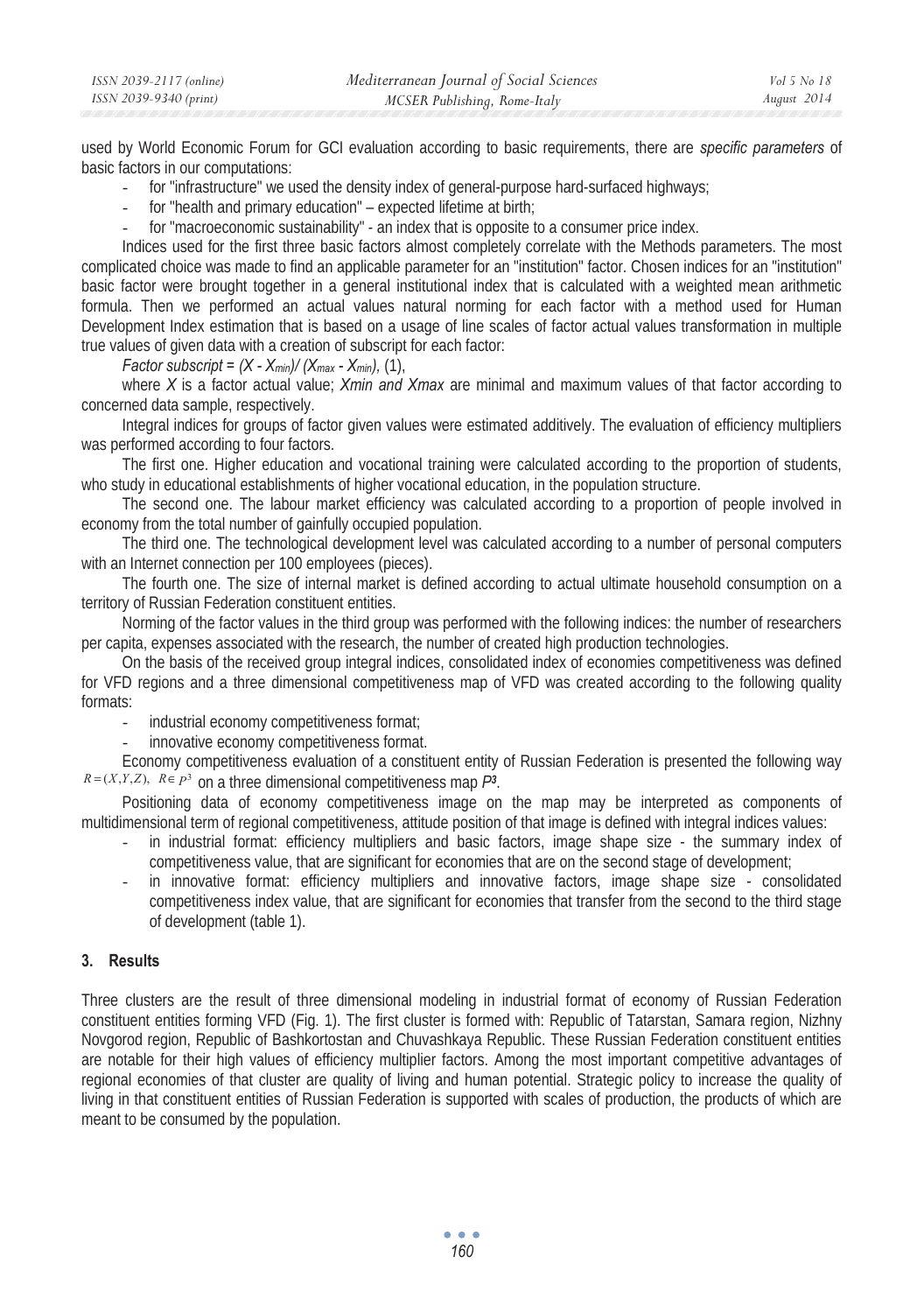|  |  |  | Table 1: Consolidated competitiveness index evaluation of VFD regions in 2012 |  |  |  |  |  |
|--|--|--|-------------------------------------------------------------------------------|--|--|--|--|--|
|--|--|--|-------------------------------------------------------------------------------|--|--|--|--|--|

|                           | Basic factors | Specific weight | Efficiency factors | Specific weight | innovations<br>Factors of | Specific weight | The calculated index<br>of competitive<br>strength |
|---------------------------|---------------|-----------------|--------------------|-----------------|---------------------------|-----------------|----------------------------------------------------|
| Republic of Bashkortostan | 2,01          | 0,4             | 1,62               | 0,5             | 0,37                      | 0,1             | 1,65                                               |
| Mari El Republic          | 1,20          | 0,4             | 0,51               | 0,5             | 0,00                      | 0,1             | 0,73                                               |
| Republic of Mordovia      | 1,80          | 0,4             | 0,86               | 0,5             | 0,30                      | 0,1             | 1,18                                               |
| Republic of Tatarstan     | 3,51          | 0,4             | 2,93               | 0,5             | 0,93                      | 0,1             | 2,96                                               |
| <b>Udmurt Republic</b>    | 1,95          | 0,4             | 1,30               | 0,5             | 0,15                      | 0,1             | 1,45                                               |
| Chuvashkaya Republic      | 2,48          | 0,4             | 1,67               | 0,5             | 0,28                      | 0,1             | 1,85                                               |
| Perm Krai                 | 0,96          | 0,4             | 1,91               | 0,5             | 0,93                      | 0,1             | 1,43                                               |
| Kirov region              | 1,30          | 0,4             | 0,43               | 0,5             | 0,10                      | 0,1             | 0,75                                               |
| Nizhny Novgorod region    | 1,72          | 0,4             | 2,57               | 0,5             | 3,00                      | 0,1             | 2,27                                               |
| Orenburg region           | 1,40          | 0,4             | 1,26               | 0,5             | 0,17                      | 0,1             | 1,21                                               |
| Penza region              | 1,83          | 0,4             | 1,37               | 0,5             | 0,54                      | 0,1             | 1,47                                               |
| Samara region             | 2,28          | 0,4             | 2,79               | 0,5             | 1,41                      | 0,1             | 2,45                                               |
| Saratov region            | 1,78          | 0,4             | 1,46               | 0,5             | 0,68                      | 0,1             | 1,51                                               |
| Ulyanovsk region          | 1,69          | 0,4             | 1,25               | 0,5             | 0,76                      | 0,1             | 1,38                                               |

The second cluster contains Saratov region, Republic of Mordovia, Penza region, Udmurt Republic, Orenburg region, Ulyanovsk region. Constituent entities of that cluster form an intermediate belt of basic factors and efficiency multipliers factors with not significantly different values.



**Fig. 1.** VFD competitiveness map in a format of industrial quality

The third cluster has been formed with the weakest constituent entities of Russian Federation according to basic factors and efficiency multipliers factors values: Perm Krai, Kirov region and Mari El Republic. With no doubts the economy of Republic of Tatarstan became a leading one on a VFD industrial competitiveness map with its maximum value of composite competitiveness rating.

# **4. Conclusions**

This result is not accidental. Economy growth rate of Tatarstan is larger than an average economy growth rate in Russia. Among the main competitive advantages of Republic of Tatarstan are high industrial capacity, developed fuel-and-power and academic complexes, beneficial geographical position, significant stock of mineral raw resources and recreation resources availability. However, economy of the republic is weaker than some other VFD regions' from the innovative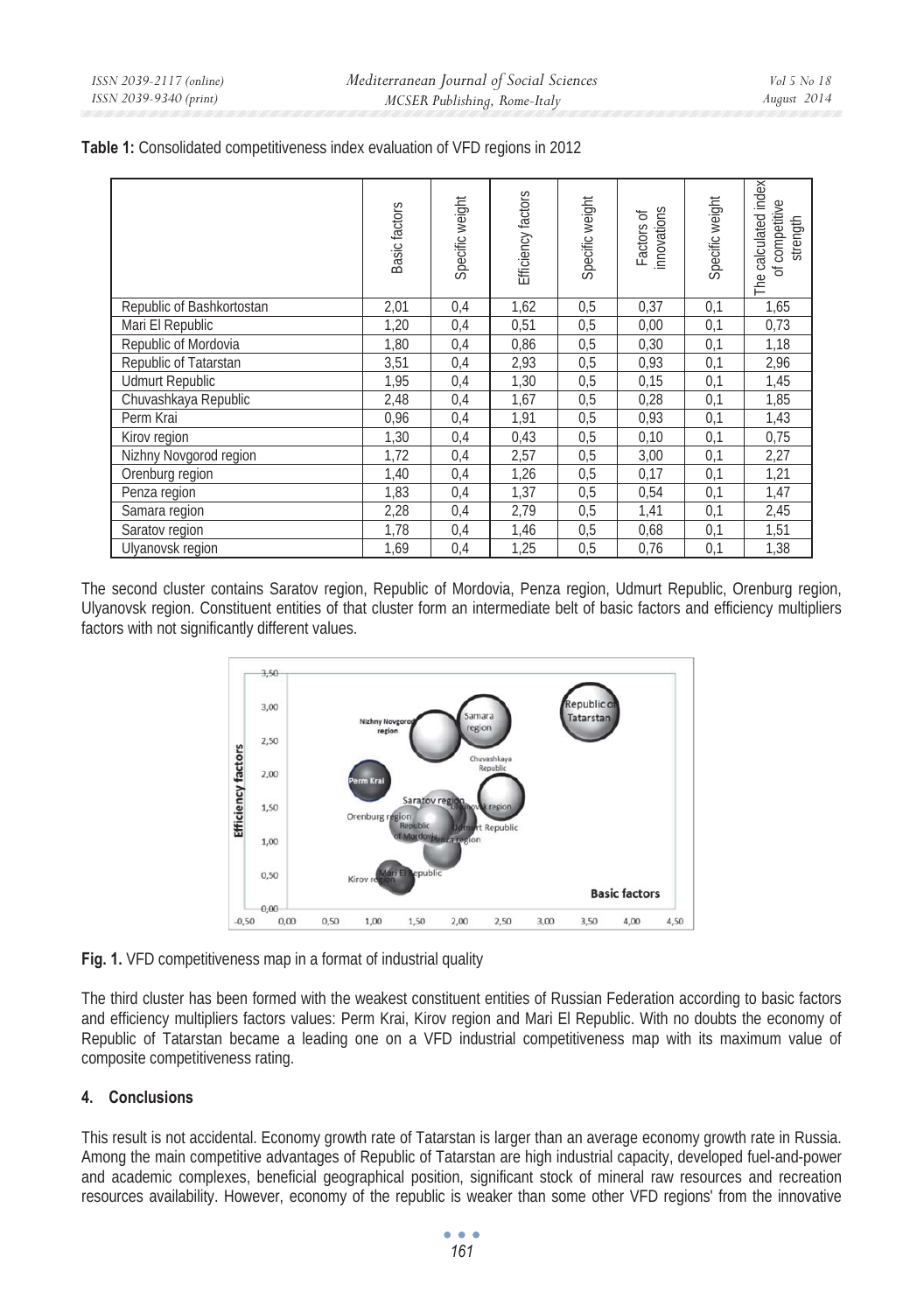| ISSN 2039-2117 (online) | Mediterranean Journal of Social Sciences | Vol 5 No 18 |
|-------------------------|------------------------------------------|-------------|
| ISSN 2039-9340 (print)  | MCSER Publishing, Rome-Italy             | August 2014 |

development point of view what is shown on a competitiveness map that is performed in a "innovative quality" format.

Innovative competitiveness map organization in the suggested Methods is based on a usage of standard measures that provide quantitative evaluation of innovative development and scientific research level in regional economies, specifically the number of researchers per capita, expenses associated with the research, the number of created high production technologies [11, 12].

In general the VFD economy is getting closer to a World Economic Forum quantitative criterion - gross regional product per capita, of standard countries that are on the transfer stage to innovative development stage. However its forming regions show different ability to make this transfer with different present innovative capacity of their economies, dynamics and innovative processes results.

VFD competitiveness map, made in a format of "innovative quality" (Fig. 2), shows that Nizhny Novgorod region takes the first place in the District with a significant breakaway. According to innovative development level this region outstrips other regions of that district. One of the most important competitive advantages of the region is educational and innovation infrastructure (Russian centers of automobile and aircraft construction, shipbuilding instrument making industry, nuclear physics, defense industry).

Consideration of interregional competitiveness effects during the social economic development strategy implementation in Volga Federal District in the period of time till 2020 can result in innovation and productivity growth in each constituent entity of Russian Federation that is a part of VFD. That finally can increase the innovative homogeneity of its territories. National innovation policy implementation allows balancing the present inequalities in innovative development levels and forming of conditions for synergistic effect implementation. Successful experience of Nizhny Novgorod region may be used as efficient model of innovation movement of VFD regions.



**Fig. 2.** VFD competitiveness map in a format of innovative quality

To cover this gap in development reaching Nizhny Novgorod region level, other VFD constituent entities of Russian Federation including Republic of Tatarstan need to implement diversification programs that are aimed at dominance of science- technology-consuming production that is based on its technological modernization and also on stimulation of innovative business activity. Lack of innovation capacity that limits the innovative competitiveness level growth of their economies is a threat to modernization development of VFD regions.

Innovation capacity accumulation is always accompanied with investment outlay increase that results in economy growth deceleration and economic efficiency reduction of invest capital. That is the reason why structural and technological reforms of regional economies renewals will be accompanied with economic growth rate decrease at first. That is the price that they have to pay for their ability to adapt to new standards of competitiveness. Region competitiveness maps will help to arrange initiatives to decrease the expenses for that adaptation, to increase the international competitiveness and investment prospects of economy key sectors . These maps allow specification of factors that provide sustainability of distinct regions.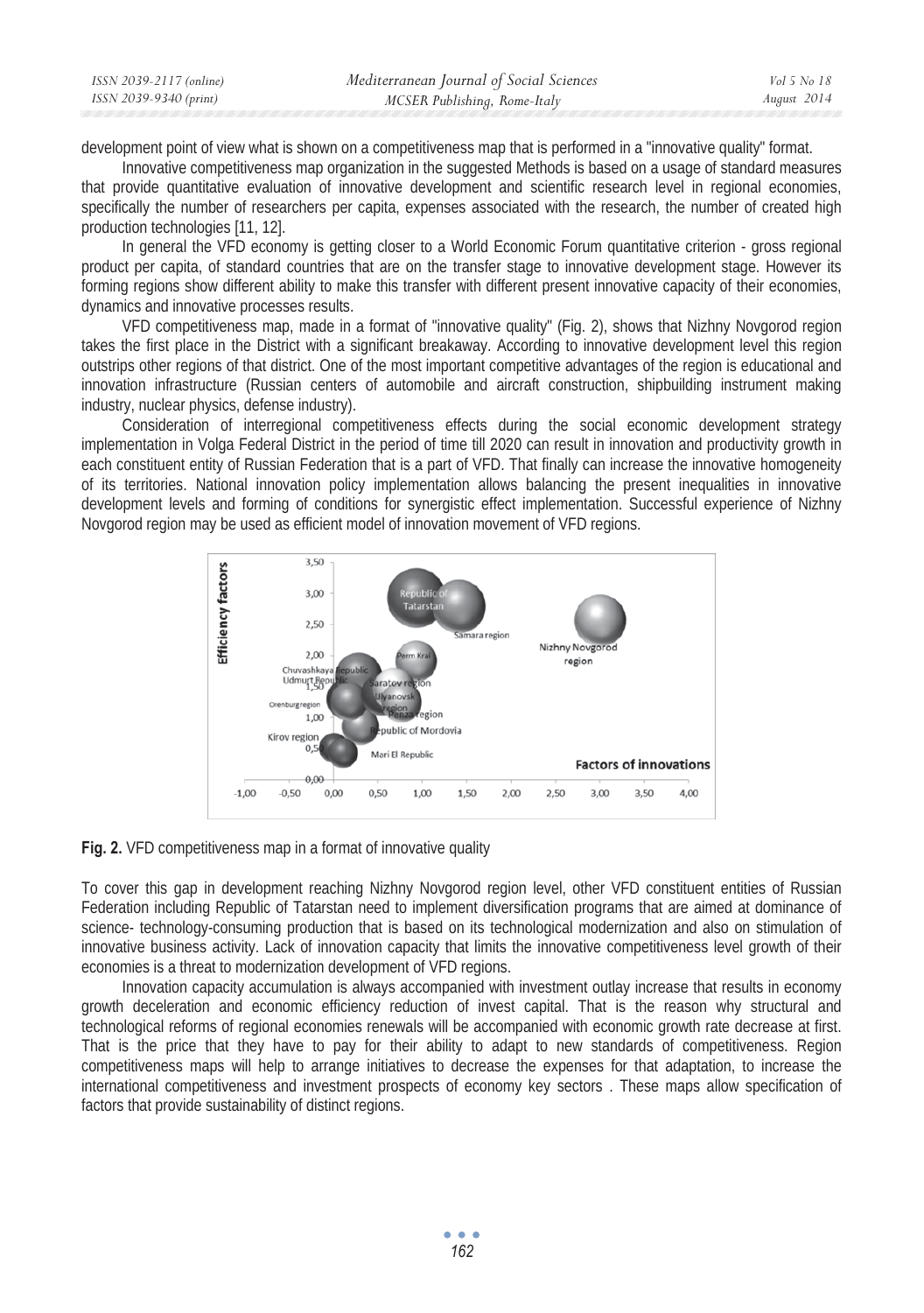#### **References**

Porter, M.E. The Competitive Advantage of Nations. New York: Free Press, MacMillan, 1990. pp. 277-288

Grant, R.M. Porter's Competitive Advantage of Nations: an assessment // Strategic Management Journal, 12(7): 1991. pp 535–549.

Dunning, J.H. Internationalizing Porter's Diamond // Management International Review, Special Issue, 33(2): 1993. pp 7 - 18.

- Markov, V.A., Bagautdinova, N.G., Yashin, N.S. Improvement of instruments of the state cluster-based policy in the contexts of economic entities interrelation asymmetry // World Applied Sciences Journal, 27(13), 2013, 130-134.
- Sarkin, A.V., Bagautdinova, N.G., Averianov, B.A. Development and implementation of adaptive science-intensive manufacture management system based on management processes automation // World Applied Sciences Journal, 27(13), 2013, 159-164.
- Davies, H. & Ellis P. Porter's competitive advantage of nations: time for the final judgement? // Journal of Management Studies, 37(8): 2000. pp 1189–1213.
- Askhatova L.I., Fatkhiev A.M., Safiullin L.N. and Safiullina A.M. Competitive Strategies Formation in High Technology Enterprise // World Applied Sciences Journal, 27(13), 2013, pp. 20-23.
- Ajupov A.A. Risk-Engineering, As an Element of Financial Engineering in the Market of Innovative Financial Products, 27(13), 2013, pp. 5-9.
- Stone, H.B.J. & Ranchhod, A. Competitive advantage of a nation in the global arena: a quantitative advancement to Porter's diamond applied to the UK, USA and BRIC nations // Strategic Change, 15: 2006, pp 283–294.
- Smit A.J. The competitive advantage of nations: is Porter's Diamond Framework a new theory that explains the international competitiveness of countries? // Southern African Business Review, Volume 14 Number 1 2010, pp 15-130.
- Gainova R.A., Shaidullin R.N., Safiullin L.N. and Maratkanova E.M. Infrastructural Component in Maintenance of Competitiveness of Region// World Applied Sciences Journal, 27(13), 2013, pp. 97-101.
- Safiullin M.R., Samigullin I.G. and Safiullin L.N. Model of Management of Competitiveness of a Machine-building Complex// World Applied Sciences Journal, 27(13), 2013, pp. 212-216.
- Glebova I.S., Sadyrtdinov R. and Rodnyansky D. Impact Analysis of Investment Attractiveness of the Republic of Tatarstan on Fixed Investments of its Leading Companies // World Applied Sciences Journal 26 (7): 911-916, 2013.
- Grilo, I. & Koopman, G. Productivity and microeconomic reforms: strengthening EU competitiveness // Journal of Industrial Trade and Competition, 6. - 2006. - pp 67–84.
- Kirshin, I.A. Transformation of the Resource Scarcity Principle in Increasing Return Economics // World Applied Sciences Journal (Economics, Management and Finance), 27. 2013. pp. 125 - 129.